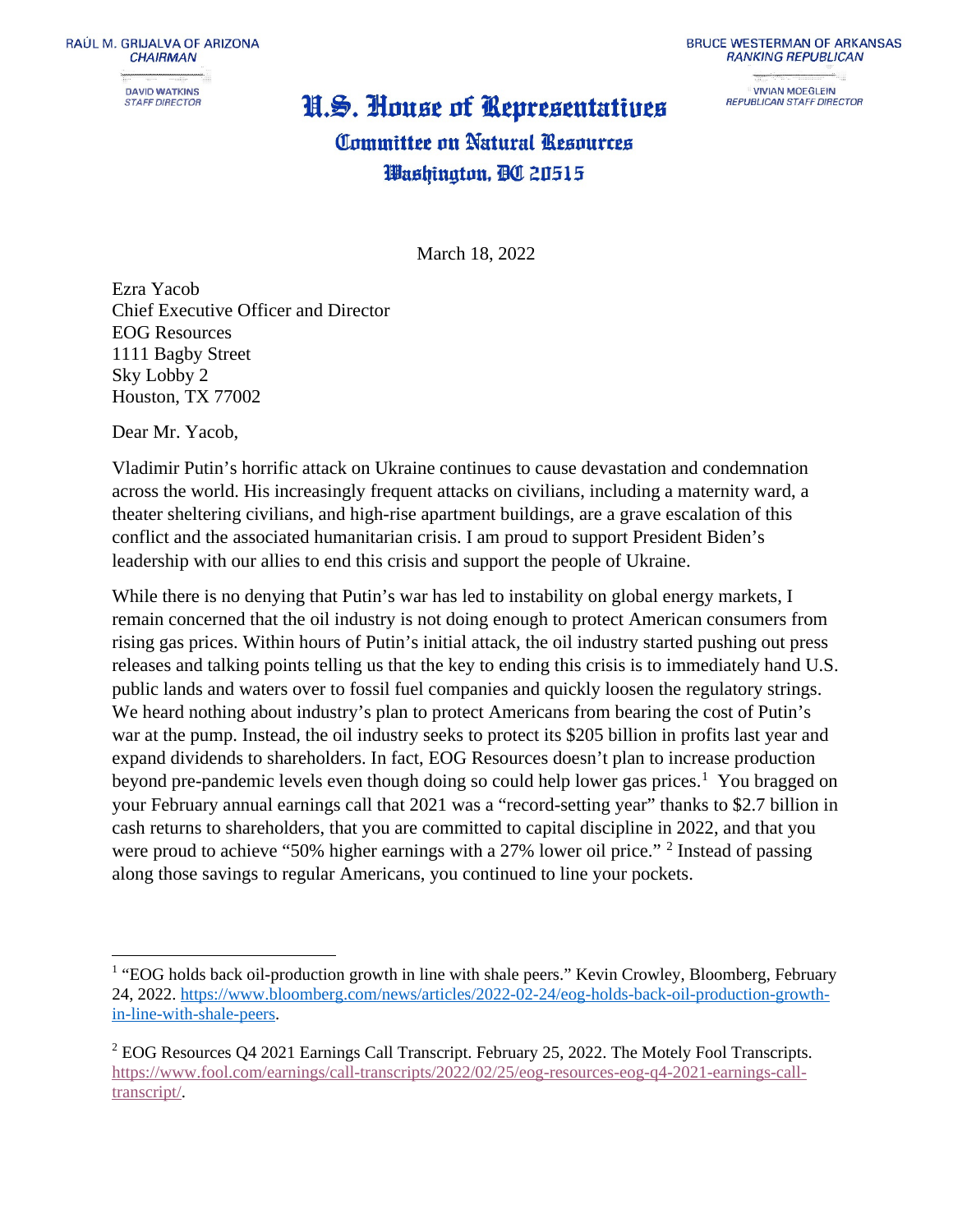As you well know, federal protections for public lands, clean air, and clean water have no impact on gas prices. Despite industry's claims to the contrary, President Biden has not hobbled U.S. oil and gas development. In fact, much to my deep disappointment and protest, this administration actually approved more U.S. drilling permits per month in 2021 than President Trump did during each of the first three years of his presidency.<sup>[3](#page-1-0)</sup> Before the COVID-19 pandemic, oil and gas production from public lands and waters reached an all-time high, and the current administration has done little to change that trajectory over the last thirteen months. The oil industry already controls nearly 25 million acres of public land and is sitting on more than 9,000 approved drilling permits they're not using.[4](#page-1-1) Your company alone holds over 1,800 approved but unused permits to drill, the most of any company, and has more than 1,700 public land leases open to drilling.

With the facts laid bare, it is clear that we are once again hearing the same old demands for more leases and looser regulations that have been repeated for decades. These arguments have nothing to do with countering Putin's invasion or stabilizing gas prices, and everything to do with making oil and gas development as easy and profitable as possible for the benefit of CEOs and wealthy shareholders.

Our top priority must be ending Putin's hostilities, but as Chair of the U.S. House Committee on Natural Resources, I feel duty-bound to set the record straight. I invite you to testify before the Committee on Tuesday, April  $5<sup>th</sup>$  at 1:00 pm EDT so that Members can hear why Americans are paying higher prices at the pump while oil company executives and company shareholders pad their pockets. Should you have any questions or need additional information, please have your staff contact Charles Olsen, Policy Aide, Subcommittee on Energy and Mineral Resources at 202-225-6065.

Sincerely,

 $\cup$ 

Raúl M. Grijalva Chair Committee on Natural Resources

<span id="page-1-0"></span><sup>&</sup>lt;sup>3</sup> "Biden is approving more oil and gas drilling permits on public lands than Trump, analysis finds." The Washington Post, Dec. 26, 2021. [https://www.washingtonpost.com/politics/2021/12/06/biden-is](https://www.washingtonpost.com/politics/2021/12/06/biden-is-approving-more-oil-gas-drilling-permits-public-lands-than-trump-analysis-finds/)[approving-more-oil-gas-drilling-permits-public-lands-than-trump-analysis-finds/.](https://www.washingtonpost.com/politics/2021/12/06/biden-is-approving-more-oil-gas-drilling-permits-public-lands-than-trump-analysis-finds/)

<span id="page-1-1"></span><sup>4</sup> Prentice-Dunn, J. (2021, August 10). Despite oil industry howling, companies are awash in public lands drilling permits. [https://medium.com/westwise/despite-oil-industry-howling-companies-are-awash-in](https://medium.com/westwise/despite-oil-industry-howling-companies-are-awash-in-public-lands-drilling-permits-622001bf755a)[public-lands-drilling-permits-622001bf755a.](https://medium.com/westwise/despite-oil-industry-howling-companies-are-awash-in-public-lands-drilling-permits-622001bf755a)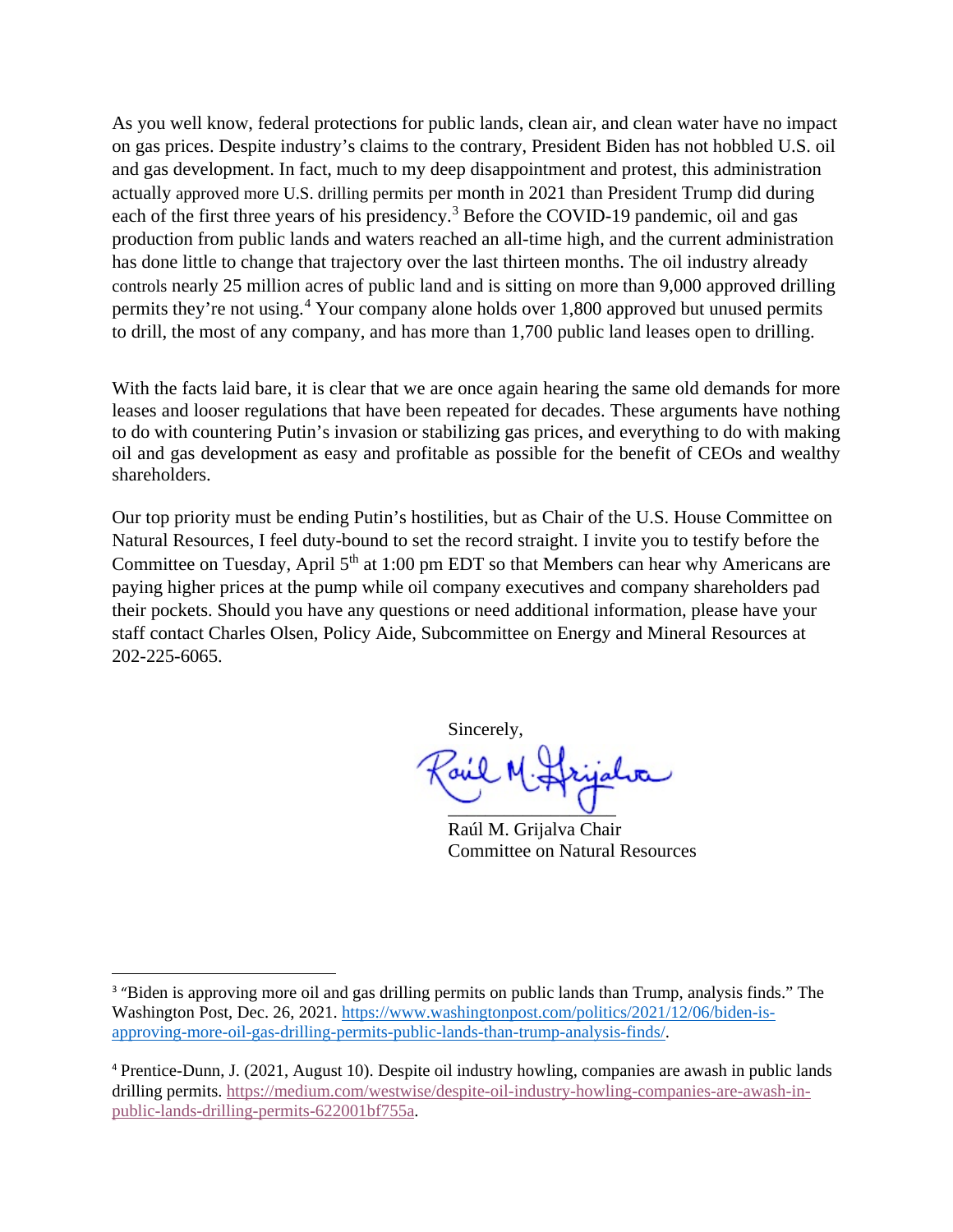RAÚL M. GRIJALVA OF ARIZONA **CHAIRMAN DAVID WATKINS STAFF DIRECTOR** 

# U.S. House of Representatives

**BRUCE WESTERMAN OF ARKANSAS RANKING REPUBLICAN** 

**VIVIAN MOEGLEIN** REPUBLICAN STAFF DIRECTOR

### Committee on Natural Resources Washington, OC 20515

March 18, 2022

Mr. Rick Muncrief President and Chief Executive Officer Devon Energy Corporation 333 West Sheridan Avenue Oklahoma City, OK 73102

Dear Mr. Muncrief,

Vladimir Putin's horrific attack on Ukraine continues to cause devastation and condemnation across the world. His increasingly frequent attacks on civilians, including a maternity ward, a theater sheltering civilians, and high-rise apartment buildings, are a grave escalation of this conflict and the associated humanitarian crisis. I am proud to support President Biden's leadership with our allies to end this crisis and support the people of Ukraine.

While there is no denying that Putin's war has led to instability on global energy markets, I remain concerned that the oil industry is not doing enough to protect American consumers from rising gas prices. Within hours of Putin's initial attack, the oil industry started pushing out press releases and talking points telling us that the key to ending this crisis is to immediately hand U.S. public lands and waters over to fossil fuel companies and quickly loosen the regulatory strings. We heard nothing about industry's plan to protect Americans from bearing the cost of Putin's war at the pump. Instead, the oil industry seeks to protect its \$205 billion in profits last year and expand dividends to shareholders. In fact, on Devon's very own annual earning call, your company touted incredible cash flows, over \$1.8 billion in dividend payouts, and a commitment to "double down on share repurchases," and this is all on top of your \$2.5 billion in profits in  $2021.<sup>1</sup>$ 

As you well know, federal protections for public lands, clean air, and clean water have no impact on gas prices. Despite industry's claims to the contrary, President Biden has not hobbled U.S. oil and gas development. In fact, much to my deep disappointment and protest, this administration actually approved more U.S. drilling permits per month in 2021 than President Trump did during

<sup>1</sup> Devon Energy Q4 2021 Earnings Call Transcript. Feb. 16, 2022. The Motley Fool. [https://www.fool.com/earnings/call-transcripts/2022/02/16/devon-energy-dvn-q4-2021-earnings-call](https://www.fool.com/earnings/call-transcripts/2022/02/16/devon-energy-dvn-q4-2021-earnings-call-transcript/)[transcript/.](https://www.fool.com/earnings/call-transcripts/2022/02/16/devon-energy-dvn-q4-2021-earnings-call-transcript/)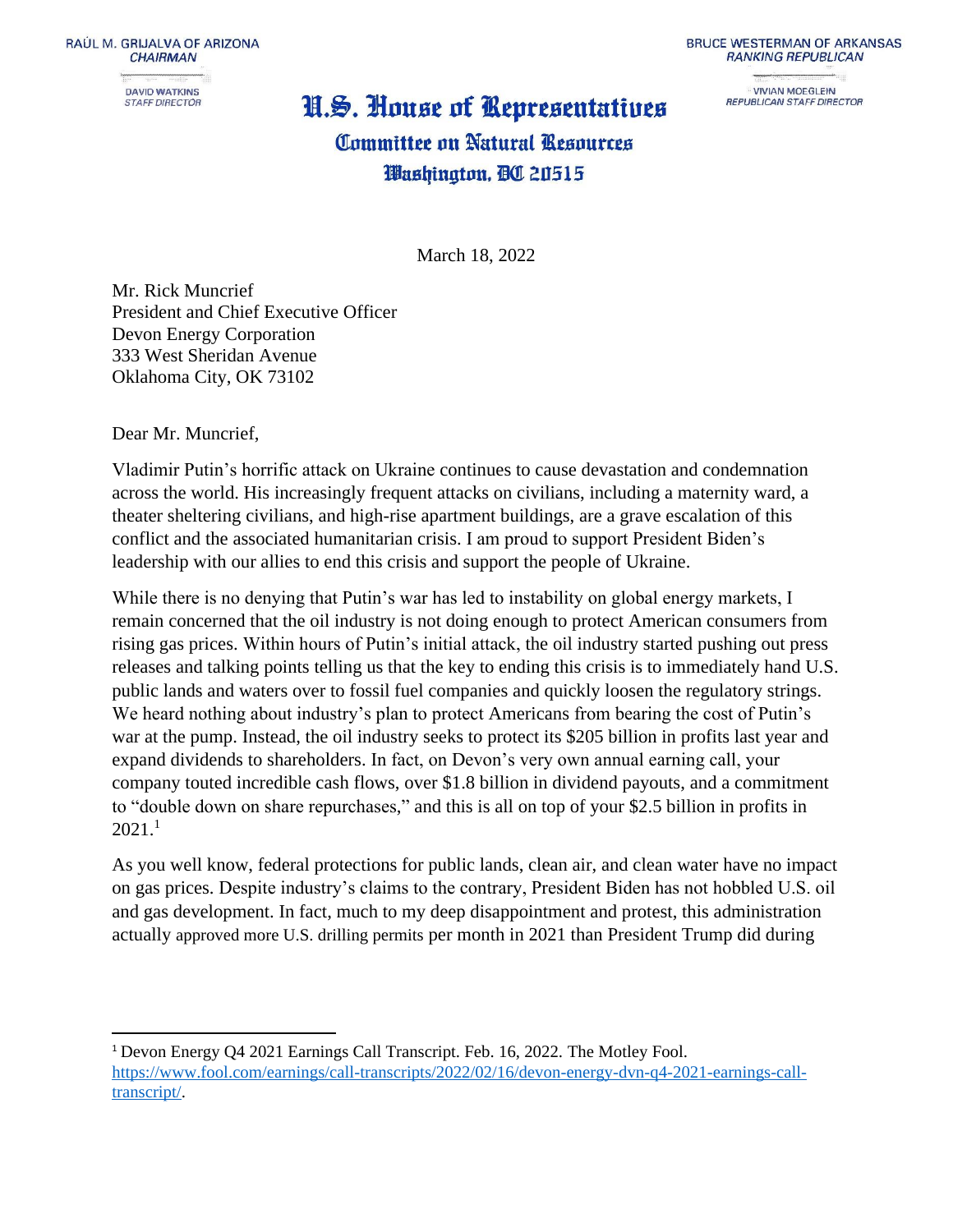each of the first three years of his presidency.<sup>2</sup> Before the COVID-19 pandemic, oil and gas production from public lands and waters reached an all-time high, and the current administration has done little to change that trajectory over the last thirteen months. The oil industry already controls nearly 25 million acres of public land and is sitting on more than 9,000 approved drilling permits they're not using.<sup>3</sup> Your company alone has over 700 approved but unused drilling permits, the second highest of any company, and hundreds of public land leases open to drilling.

With the facts laid bare, it is clear that we are once again hearing the same old demands for more leases and looser regulations that have been repeated for decades. These arguments have nothing to do with countering Putin's invasion or stabilizing gas prices, and everything to do with making oil and gas development as easy and profitable as possible for the benefit of CEOs and wealthy shareholders.

Our top priority must be ending Putin's hostilities, but as Chair of the U.S. House Committee on Natural Resources, I feel duty-bound to set the record straight. I invite you to testify before the Committee on Tuesday, April  $5<sup>th</sup>$  at 1:00 pm EDT so that Members can hear why Americans are paying higher prices at the pump while oil company executives and company shareholders pad their pockets. Should you have any questions or need additional information, please have your staff contact Charles Olsen, Policy Aide, Subcommittee on Energy and Mineral Resources at 202-225-6065.

Sincerely,

 $\cup$ 

Raúl M. Grijalva Chair Committee on Natural Resources

<sup>&</sup>lt;sup>2</sup> Biden is approving more oil and gas drilling permits on public lands than Trump, analysis finds, Washington Post (Dec. 26, 2021). [https://www.washingtonpost.com/politics/2021/12/06/biden-is](https://www.washingtonpost.com/politics/2021/12/06/biden-is-approving-more-oil-gas-drilling-permits-public-lands-than-trump-analysis-finds/)[approving-more-oil-gas-drilling-permits-public-lands-than-trump-analysis-finds/.](https://www.washingtonpost.com/politics/2021/12/06/biden-is-approving-more-oil-gas-drilling-permits-public-lands-than-trump-analysis-finds/)

<sup>3</sup> Prentice-Dunn, J. (2021, August 10). Despite oil industry howling, companies are awash in public lands drilling permits. Medium. [https://medium.com/westwise/despite-oil-industry-howling-companies-are](https://medium.com/westwise/despite-oil-industry-howling-companies-are-awash-in-public-lands-drilling-permits-622001bf755a)[awash-in-public-lands-drilling-permits-622001bf755a.](https://medium.com/westwise/despite-oil-industry-howling-companies-are-awash-in-public-lands-drilling-permits-622001bf755a)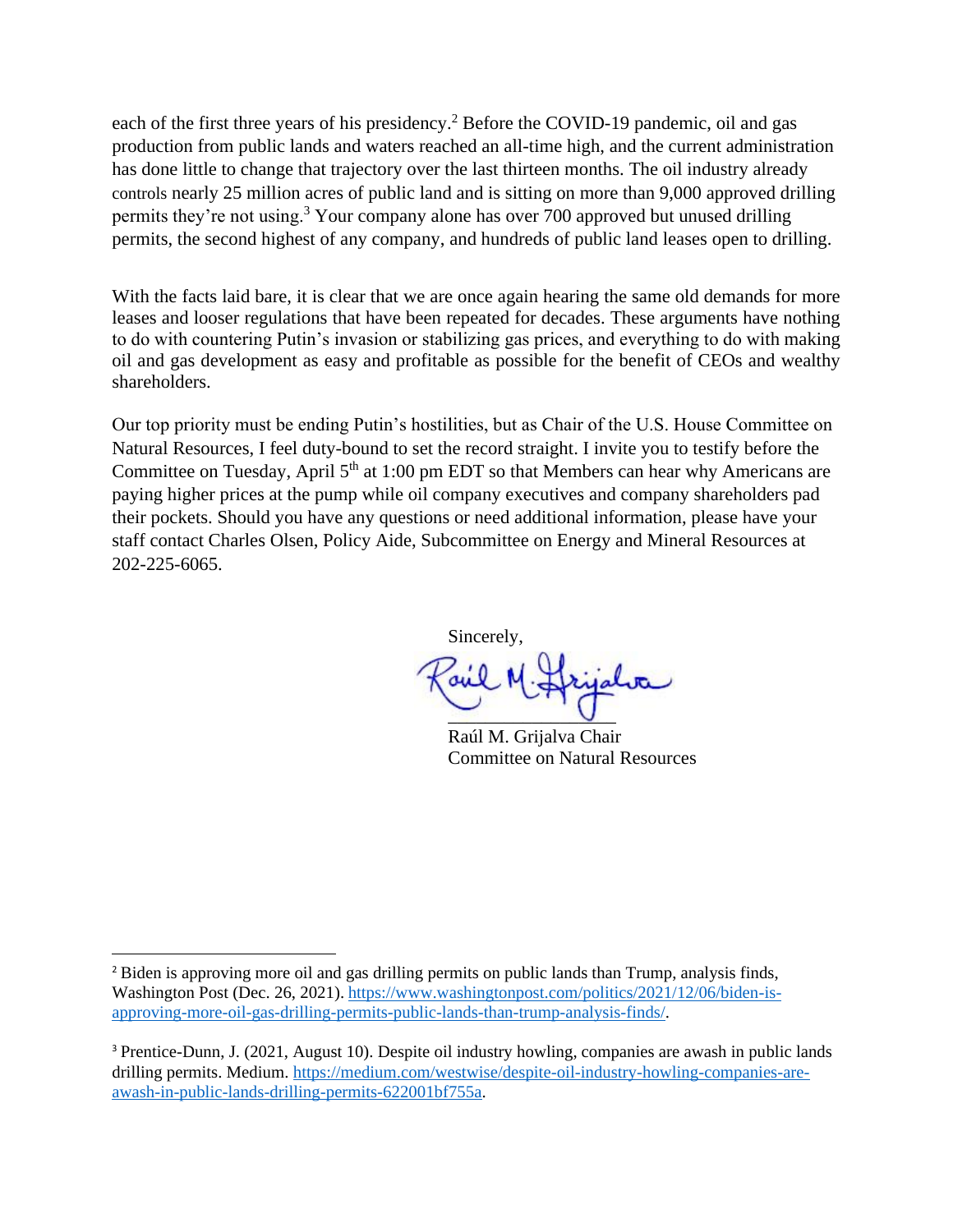RAÚL M. GRIJALVA OF ARIZONA **CHAIRMAN DAVID WATKINS STAFF DIRECTOR** 

## U.S. House of Representatives

**BRUCE WESTERMAN OF ARKANSAS RANKING REPUBLICAN** 

**VIVIAN MOEGLEIN** REPUBLICAN STAFF DIRECTOR

### Committee on Natural Resources Washington, OC 20515

March 18, 2022

Vicki Hollub President and Chief Executive Officer Occidental Petroleum 5 Greenway Plaza, Suite 110 Houston, Texas 77046-0521

Dear Ms. Hollub,

Vladimir Putin's horrific attack on Ukraine continues to cause devastation and condemnation across the world. His increasingly frequent attacks on civilians, including a maternity ward, a theater sheltering civilians, and high-rise apartment buildings, are a grave escalation of this conflict and the associated humanitarian crisis. I am proud to support President Biden's leadership with our allies to end this crisis and support the people of Ukraine.

While there is no denying that Putin's war has led to instability on global energy markets, I remain concerned that the oil industry is not doing enough to protect American consumers from rising gas prices. Within hours of Putin's initial attack, the oil industry started pushing out press releases and talking points telling us that the key to ending this crisis is to immediately hand U.S. public lands and waters over to fossil fuel companies and quickly loosen the regulatory strings. We heard nothing about industry's plan to protect Americans from bearing the cost of Putin's war at the pump. Instead, the oil industry seeks to protect its \$205 billion in profits last year and expand dividends to shareholders. In fact, your company told shareholders on an earnings call after Putin's invasion that "we do not intend to grow production in 2022." Instead of taking steps to reduce gas prices, your company instead wants to prioritize \$3 billion in stock buybacks and increase dividends in  $2022<sup>1</sup>$ 

As you well know, federal protections for public lands, clean air, and clean water have no impact on gas prices. Despite industry's claims to the contrary, President Biden has not hobbled U.S. oil and gas development. In fact, much to my deep disappointment and protest, this administration actually approved more U.S. drilling permits per month in 2021 than President Trump did during each of the first three years of his presidency.<sup>2</sup> Before the COVID-19 pandemic, oil and gas

<sup>&</sup>lt;sup>1</sup> Edited Transcript, Q4 2021 Occidental Petroleum Corp Earnings Call. February 25, 2022. [https://www.oxy.com/globalassets/documents/investors/quarterly-earnings/oxy4q21transcript.pdf.](https://www.oxy.com/globalassets/documents/investors/quarterly-earnings/oxy4q21transcript.pdf)

<sup>&</sup>lt;sup>2</sup> "Biden is approving more oil and gas drilling permits on public lands than Trump, analysis finds." The Washington Post. Dec. 26, 2021. [https://www.washingtonpost.com/politics/2021/12/06/biden-is](https://www.washingtonpost.com/politics/2021/12/06/biden-is-approving-more-oil-gas-drilling-permits-public-lands-than-trump-analysis-finds/)[approving-more-oil-gas-drilling-permits-public-lands-than-trump-analysis-finds/.](https://www.washingtonpost.com/politics/2021/12/06/biden-is-approving-more-oil-gas-drilling-permits-public-lands-than-trump-analysis-finds/)